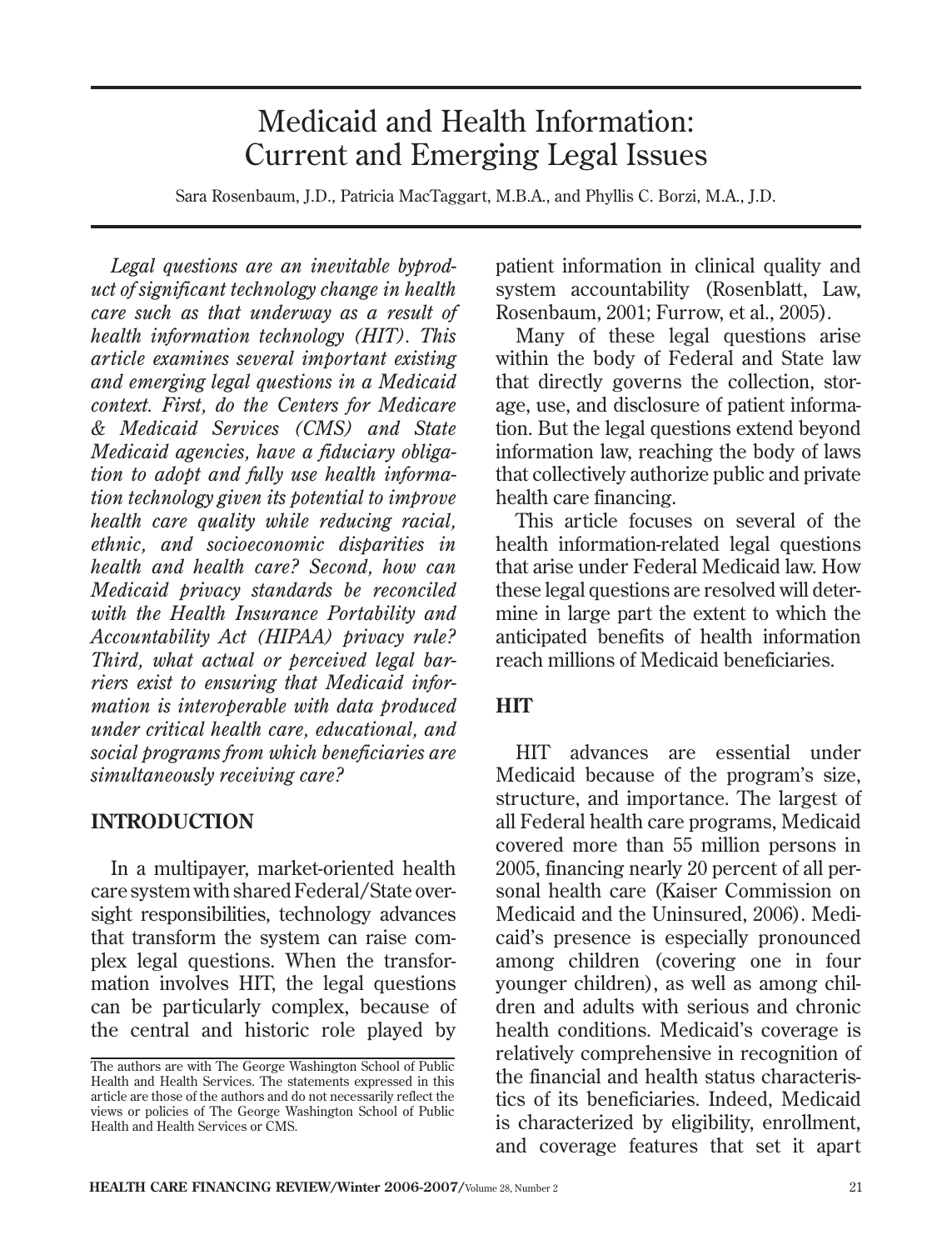from other health care third party payers, whether commercial insurers, employee health benefit plans, or Medicare (Weil, 2003; Rosenbaum, 2002; 2006). Federal eligibility categories span many groups who would be excluded from commercial plans; indeed, even Medicaid enrollees resembling the privately insured population (e.g., working age adults and children) experience significantly poorer health status. Medicaid enrollment occurs at the point of need, and is not structured to avert adverse selection.

Medicaid beneficiaries are overwhelmingly financially or medically impoverished, and are disproportionately members of racial or ethnic minority groups. (Rosenbaum, 2002) In light of who its beneficiaries are, Medicaid finances a broad array of services and benefits with limited cost sharing. Provider participation is more limited and concentrated, with smaller numbers of providers (frequently health care providers characterized as members of the health care safety net) accounting for a higher proportion of care. Moreover, their combined health and social risks mean that beneficiaries frequently receive services across a range of publicly financed health, educational, and social programs. Finally, as States begin to experiment with beneficiary enrollment into alternative benefit arrangements as a result of the coverage flexibility features of the 2005 Deficit Reduction Act (DRA), which give States broadened discretion to alter traditional Medicaid coverage requirements for certain classes of children and adults (Centers for Medicare & Medicaid Services, 2006), Medicaid's need to function seamlessly both with other health care payers and public programs will intensify.

Despite the importance of HIT to Medicaid's ability to advance patient safety and quality, Medicaid spending on this technology is low. In 2005, total Federal and State Medicaid financing stood at an estimated \$316.5 billion (Urban Institute and Kaiser Commission on Medicaid and the Uninsured, 2006); of this amount, expenditures related to HIT amounted to approximately 2.6 billion, less than 1 percent of total program spending that year (Friedman, 2006). Medicaid beneficiaries and their health care providers have been identified as at special risk for exclusion from HIT advances despite the potential of technology to make a significant difference in their care (Blumenthal et al., 2006). Thus, while many of the legal questions raised by HIT transformation confront the health system, those specific to Medicaid take on special urgency.

Despite the importance of identifying and resolving actual or perceived legal barriers to HIT adoption in the case of Medicaid, President Bush's August 2006 Executive order, which aims to use the power of the Federal Government to speed HIT adoption under Federal health care programs, exempts both Medicaid and its smaller companion, the State Children's Health Insurance Program (The White House, 2006). The Executive order does not elaborate on the basis for this exemption; what is clear however, is that Medicaid raises important legal issues in its own right, which must be resolved in order to integrate Medicaid-financed health services into transparent, interoperable electronic health information systems that effectively utilize electronic health records as well as other tools and features designed to improve patient safety and health care quality (Blumenthal et al., 2006).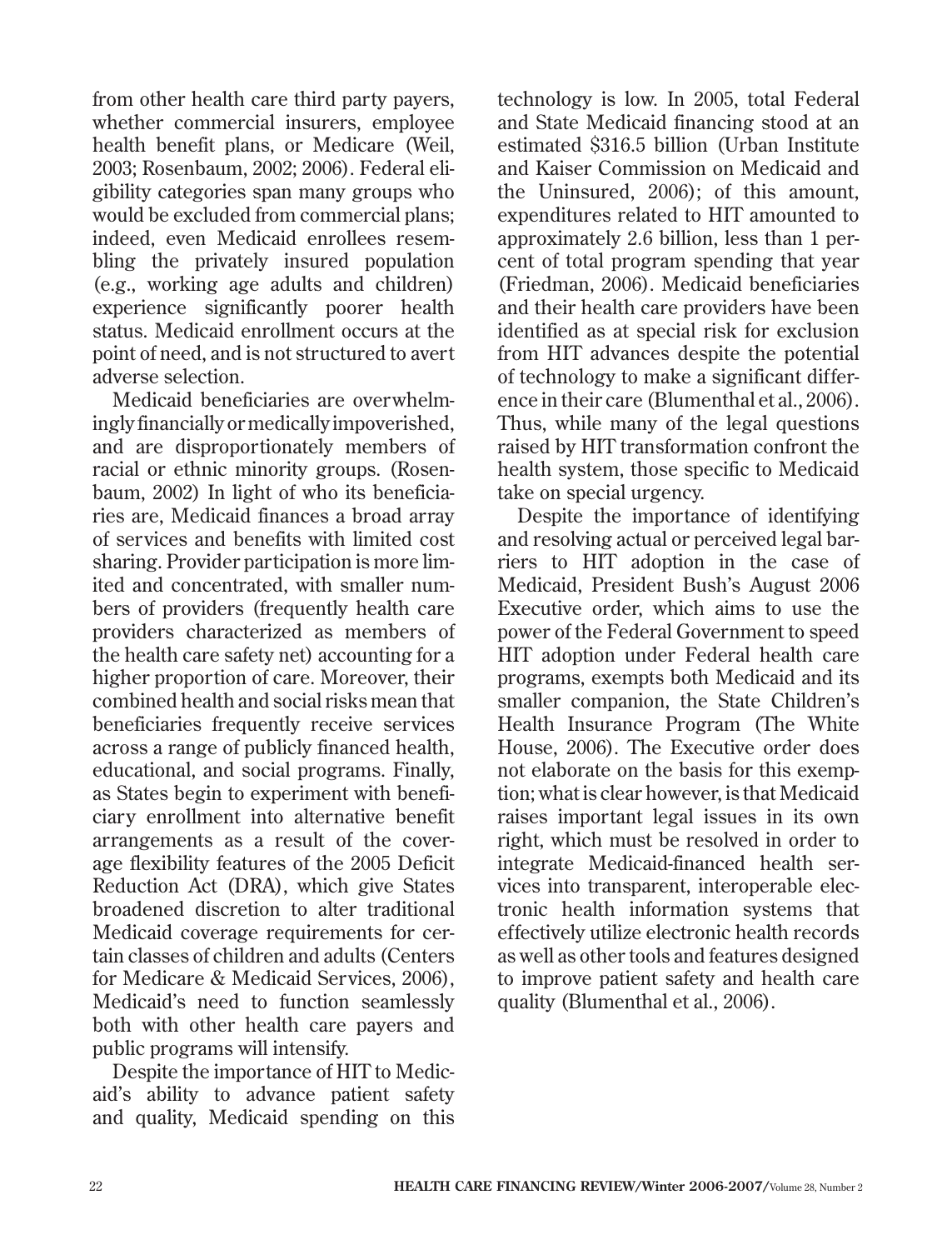### **HIT ADOPTION-RELATED MEDICAID LEGAL ISSUES**

## **Medicaid's Fiduciary Duty**

Since its enactment more than 40 years ago, Medicaid has contained a fiduciary duty standard that governs the relationship of State programs to beneficiaries and likewise establishes the legal frame through which Federal program administration takes place. Specifically, the statutory State plan requirements specify that State plans for medical assistance must:

"Provide such safeguards as may be necessary to assure that eligibility for care and services under the plan will be determined and such care and services will be provided in a manner consistent with simplicity of administration and the best interests of the recipients" (42 U.S.C. §1396a (a) (19), 2006.)

This best interest provision is analogous to the fiduciary duty standard governing plan administrators under the Employee Retirement Income Security Act. It obligates State programs, like entities that administer these plans, to act with regard to beneficiary interest in all phases of program operations (Rosenbaum and Borzi, 2006). Because it is the responsibility of the Secretary of Health and Human Services to ensure that State programs are operated in accordance with State plan requirements, this obligation to act in the best interest of beneficiaries can be thought of as extending to Federal program stewardship as well. In the context of advances in technology that carry the potential to increase the quality and safety of care through the creation of more and better information about health care processes and outcomes, the best interests requirement serves as a broad legal directive to incorporate such advances into State plan administration. Furthermore,

because Medicaid's structural and financial underpinnings contemplate the extensive use of electronic information collected and stored in management information systems, the program is positioned to adapt to advances in HIT.

## **Medicaid Management Information Systems (MMIS)**

Health information creation, management, and transmission have been a central feature of the Medicaid Program for more than 30 years. Since 1972, the statute has required States to have MMIS capable of paying claims and retrieving health information and delegates to the Secretary of Health and Human Services the authority to determine the standards by which compliance will be measured. Special Federal rates apply to initial and ongoing expenditures to support system installation, modernization, and operations (42 U.S.C. §1396b (a), 2004). Federal financial participation is set at preferred rates for design, development, and operation of these systems. Federal policies specify MMIS requirements and performance standards, and the Federal policy interest in the capability of these systems is reflected in the preferred rate of Federal financial participation that is provided. As health systems technology has changed, so have Federal standards for MMIS functions in areas such as claim simplification, fraud and abuse, and financial performance (Smith, 2002).

As electronic health record (EHR) standards emerge, modification of Federal MMIS standards, in accordance with applicable standards governing the safety and security of protected personal health information (PHI) (Certification Commission on Healthcare Information Technology, 2007), will be necessary to ensure both the appropriate interface with, and support for, electronic patient health records. Such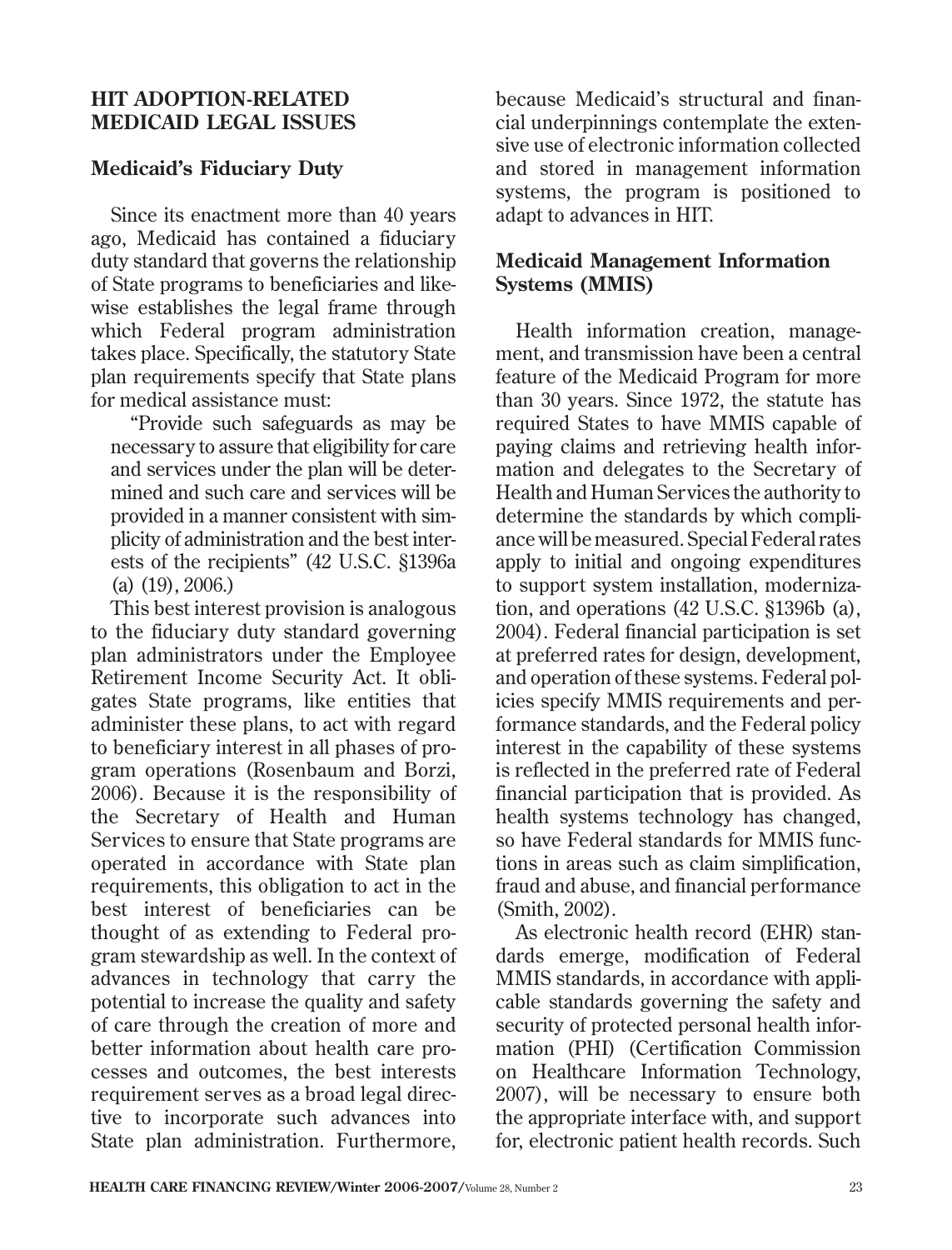modifications also will be essential if the program and its participating providers and beneficiaries are to be able to benefit from the advances that EHRs can be expected to yield where health care quality, health information transparency, and patient safety are concerned.

State-level interest upgrading MMIS to conform to all aspects of HIT evolution can be expected to intensify as a result of developments such as the growing participation of State Medicaid Programs in Regional Health Information Organizations and other health information exchange networks. Thus, the growing use of health information for both Medicaid management and operations and cross-payer review and analysis can be expected to pave the way for the development of new MMIS capability standards as a condition of Federal funding.

In this regard, a series of Federal standards are needed that specify several matters with clarity. The first is the development of MMIS specifications regarding HIT capabilities and functions in relation to health care quality, health expenditure efficiency, and patient safety. The second issue is the establishment of Federal payment standards for both HIT adoption and ongoing operations. The third area relates to State plan options with respect to provider compensation. Federal standards in this area would help incentivize HIT adoption among providers as part of a pay-forperformance initiative in both managed care and fee-for-service aspects of the program. In each of these areas, existing law would appear to give the Secretary of Health and Human Services ample authority to revise and transform MMIS-related conditions of participation.

### **Accountability for Quality**

The best interest standard described earlier provides legal leverage for HIT adoption within Medicaid as a means of advancing the timeliness and quality of health care. In a health information age, this best interest standard could be understood as encompassing a duty to adopt modern information technologies that in turn pave the way for quality improvement in medical care practice and service integration across a range of health, educational, and social programs.

The theme of health care quality in Medicaid is deeply embedded within the statute. As a general matter, State agencies must utilize methods of administration that ensure that payments are consistent with efficiency, economy, and quality of care (42 U.S.C. §1396a (a) (30), 2006). State Medicaid Programs that utilize the services of managed care entities in program administration must ensure the quality of care (42 U.S.C. §1396u, 2004). Assurance of health care quality is a specific aspect of State agency oversight of institutional health care services and prescription drug use; assuring the timeliness and quality of care for children receiving early and periodic screening, diagnostic, and treatment is a similarly longstanding State obligation (42 U.S.C. §§1396a (a) (43), 1396r (f) and 1396 $r-8(g)$ , 2006). Indeed, in the case of nursing facility services, the statute makes assurance of quality an express duty of the Secretary of Health and Human Services (42 U.S.C. §1396r (f) (1), 2006). Similarly, States that offer home and communitybased services either through Federal waivers or as a State plan option must assure the quality of care (42 U.S.C. §1396n  $(d)-(e)$ ,  $2006$ ).

The best interest standard powerfully combines with the embedded expectation of quality oversight that permeates the statute and runs as a recurrent theme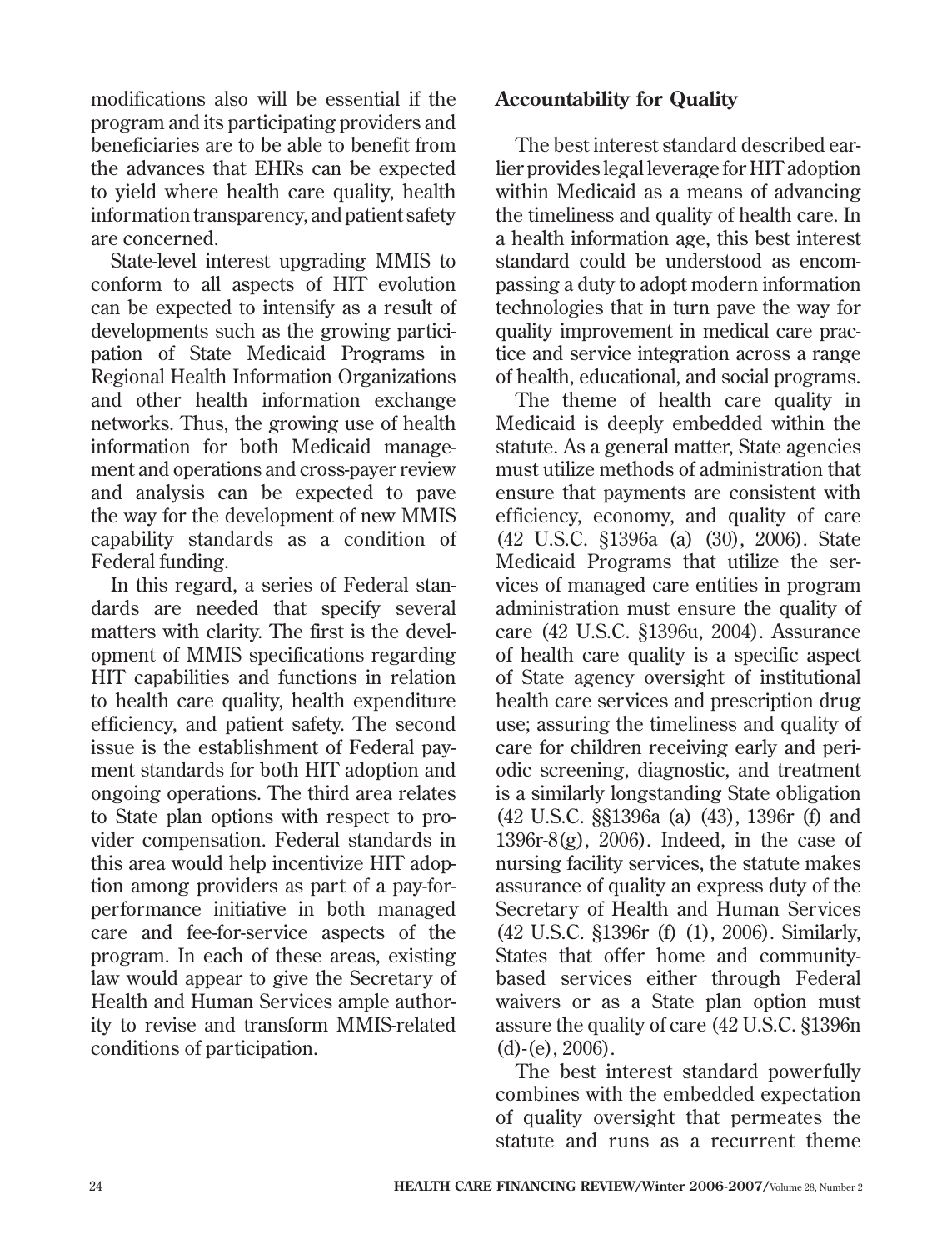through Federal interpretive rules and guidelines. This expectation of quality management, when combined with Federal information management expectations, suggests the appropriateness of a new set of legal standards that establish EHRs and related HIT as a long-term and fundamental expectation of participating States. HIT capabilities, combined with new reporting requirements designed to capture basic information about the process and outcomes of care, would appear to be part and parcel of reconceptualizing the best interest standard in a health information age.

### **Adapting Medicaid Provider Practices to EHR and HIT**

As HIT adoption proceeds within States and throughout the general provider community, a significant legal question that can be expected to emerge is whether health professionals and institutions should be expected to adopt HIT functionalities, including EHRs, as a Medicaid condition of participation. Particularly important would be possession and use EHRs that are capable of storing and transmitting a minimum level of health information, as well as the use of certain other HIT functions, such as decision support, participation in registries, and e-prescribing.

To date, no State has established EHRs as a basic condition of licensure for either health professionals or health care institutions, but the relationship between patient safety and HIT ultimately be perceived as so basic (Annas, 2005) that it is conceivable that such a licensure condition could evolve, particularly with respect to health care institutions. Even if HIT adoption did not become a licensure matter, State Medicaid Programs certainly could specify a minimum level of adoption as part of their basic power to delineate qualification

standards for participating providers (42 U.S.C. §1396a(a)(23), 2006). This power is bolstered by the best interest standard as well as by the obligation to assure payment for services of adequate quality.

To the extent that EHRs become a condition of participation in Medicaid, a related and important legal question emerges: the extent to which Medicaid law permits States to take into account the costs associated with the adoption and ongoing operation of HIT. The relationship between Medicaid payment rules and provider participation standards in the area of health information is particularly important in the case of safety net providers such as federally qualified health centers (FQHCs), rural health clinics, nursing and intermediate care facilities, public and children's hospitals, and Medicaid-specialized managed care systems. For these providers, Medicaid is such a dominant purchaser that their capacity to upgrade their practices in response to heightened participation standards will depend heavily on the extent to which Medicaid agencies recognize the cost of adapting and operating information systems. The Federal payment standards that apply to FQHCs and rural health clinics appear to offer ample legal authority to recognize and pay costs associated with HIT adoption and operations (42 U.S.C. §1396a(bb), 2004), thus it would not appear that legislation is needed to adapt Medicaid payment standards to take into account HIT adoption by FQHCs and rural health clinics. At the same time, clarification of the permissibility of such payment reforms would appear to be critical to progress.

### **Establishing Minimum Health Information Reporting Standards**

Just as the health information revolution leads to questions regarding minimum State MMIS capabilities, it also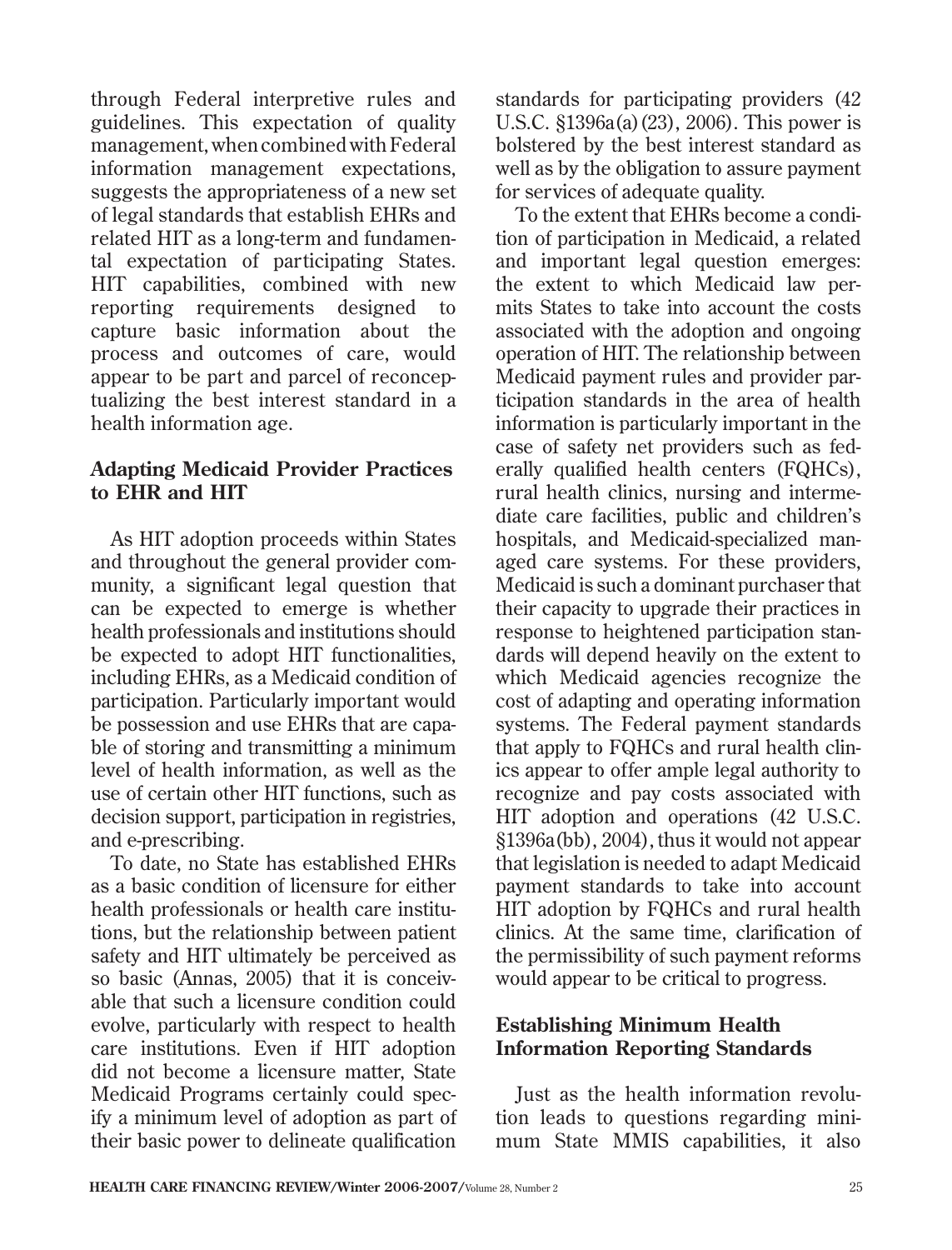refocuses attention on the question of whether provider conditions of participation should include reporting of health care process and outcome measures under a minimum data set. States increasingly require such reporting among their managed care entities. But most Medicaid expenditures occur in the fee-for-service dimension of the program where few measures exist and performance measurement and reporting is far less well developed. Whether States and the Secretary of Health and Human Services move toward a minimum performance data set for all aspects of Medicaid-financed care represents a critical policy issue; what is relatively clear is that the broad quality and best interest standards of the statute permit such an evolution.

### **Adapting Medicaid Privacy Standards**

Data security is a basic requirement of all Medicaid Programs. Furthermore, since its original enactment, Medicaid has contained provisions whose purpose is to ensure the safeguarding of beneficiary and patient information. An emerging and critical legal question is whether the Medicaid privacy statute should be interpreted in a fashion that parallels the HIPAA privacy rule in order to ensure seamlessness in privacy standards as a matter of Federal law.

There is no definitive Federal ruling on the relationship between the Medicaid and HIPAA privacy standards. In recent years CMS has established a Medicaid Information Technology Architecture initiative, one of whose purposes is to assure the availability of health information to those who need to know without compromising principles of privacy and patient/provider confidentiality (Centers for Medicare & Medicaid Services, 2003). The Medicaid Information Technology Architecture materials to date do not appear to include a careful review of the two bodies of law, their structure and purpose, and the extent to which the older Medicaid law should be subsumed under the HIPAA privacy standards. Although CMS recognizes the relationship between Medicaid and HIPAA privacy standards (Centers for Medicare & Medicaid Services, 2001), the extent to which the two sets of standards mirror one another does not appear to have been definitively addressed in either Medicaid or HIPAA law. This lack of conformance carries enormous consequences for health care providers, State Medicaid Programs, and the health system as a whole. To the extent that the standards that guide Medicaid privacy safeguards are viewed as different from those that govern all payers generally under HIPAA, the ability to integrate Medicaid-financed patients and services and those financed by other payers into fully interoperable information arrangements may be seriously hindered.

In its structure the Federal Medicaid privacy statute (42 U.S.C. §1396a(a)(7), 2004) is strikingly similar to HIPAA. The statute specifies that State plans for medical assistance must "…provide safeguards which restrict the use or disclosure of information concerning applicants and recipients to purposes directly connected with administration of the plan." Implementing regulations (42 C.F.R. §431.300, 2004) define the term "...purposes directly related to State plan administration..." to cover: (1) establishing eligibility; (2) determining the amount of medical assistance; (3) providing services for recipients; and (4) conducting or assisting an investigation, prosecution, or civil or criminal proceeding related to the administration of a plan.

A simple reading of these regulations in the context of the HIPAA Privacy Rule reveals striking similarities to the treatment, payment, and health care operations standard that lies at the heart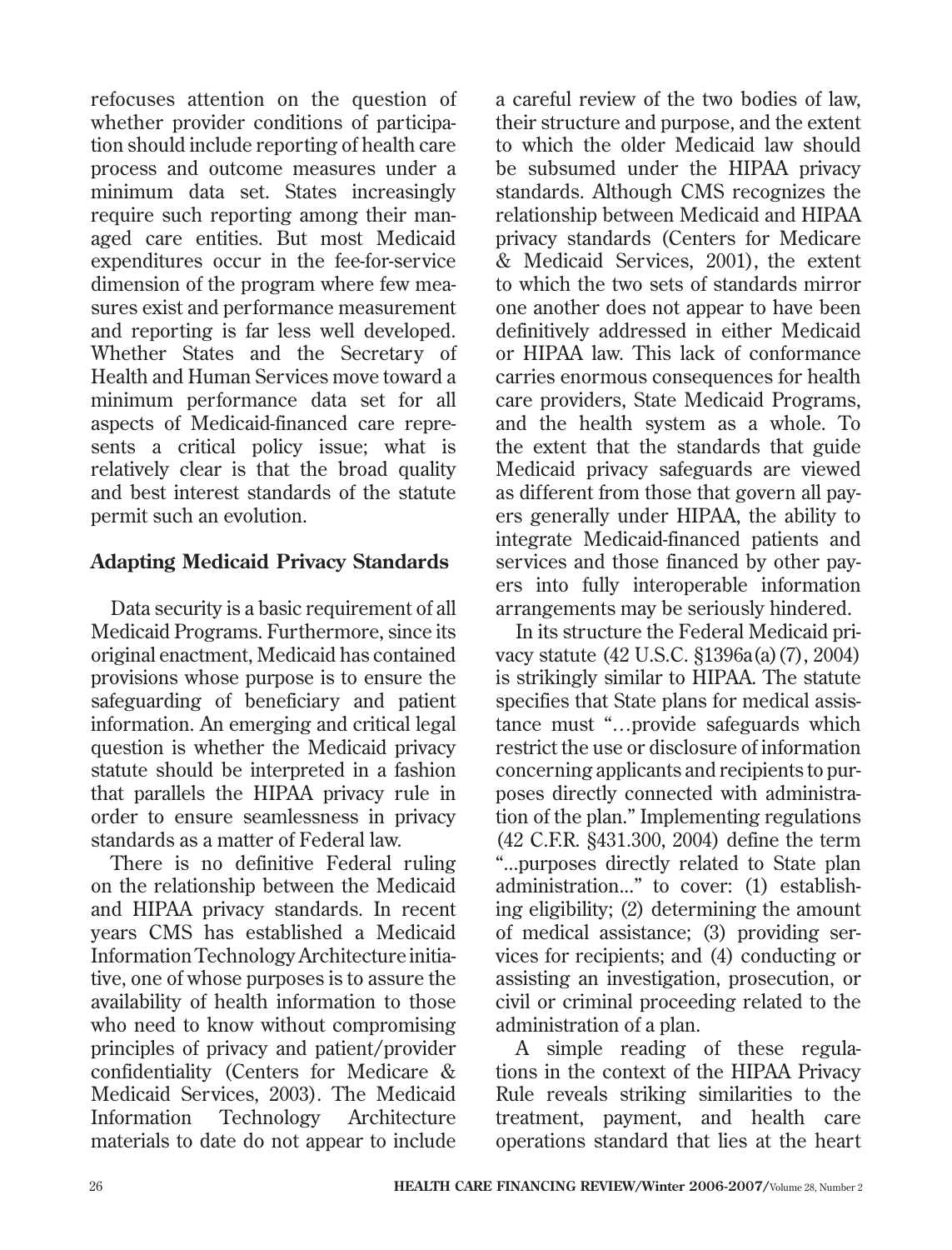of the HIPAA disclosure rule. Thus, for example, in the absence of a stricter State law requiring informed patient consent, the Medicaid rules appear to permit Medicaid providers seamless access to patient treatment information just as they could in the case of their privately insured patients under HIPAA.

The adoption of the HIPAA standard for disclosure appear to be consistent with both the all-payer nature of HIPAA as well as the language of the Medicaid privacy statute itself; indeed, the concept of safeguarding beneficiary privacy would appear to be a striking precursor of the HIPAA privacy rule. A fundamental purpose of HIPAA, grounded in concepts of both safety and quality, is to ensure that treating providers have access to patient medical records in order to guide treatment decisions. Nothing in the Medicaid privacy statute would appear to compel a contrary result, since the assurance of health quality—a basic State plan requirement applicable to all Medicaid Programs—is a function directly related to Medicaid Program administration, and the impact of health information on health quality is well documented (Institute of Medicine, 2001).

At the same time that the pressure increases for Medicaid concordance with HIPAA in the context of patients and their health care providers, important considerations also argue for the continuation of stricter preemptive standards in the area of law enforcement, where Federal Medicaid privacy standards continue to play a vital role. Thus, for example, Federal courts, citing Federal Medicaid privacy considerations and a strict interpretation of the directly related standard have barred the U.S. Attorney General from seizing records regarding abortions furnished to Medicaid enrollees in order to determine whether Federal laws prohibiting certain types

of abortions have been violated (Open Society Institute, 2004). At the same time, it seems evident that CMS could require the disclosure for patient safety, quality, or provider fraud purposes, of patient-specific data regarding Medicaid-financed abortions or other controversial treatments.

#### **Medicaid's Interaction**

Another set of legal questions concerns Medicaid's informational interaction with other public programs. The complex needs of Medicaid beneficiaries mean that individuals may participate in multiple programs that must function seamlessly. More than other insurers, Medicaid agencies and participating providers need ongoing interactions with health, educational, and social services, such as the child welfare system, special education, and adult social services. Data exchange standards that honor patient privacy and security while also permitting exchange of critical information have never been more critical.

A review of all laws that relate to health information privacy is of course beyond the scope of this article; certain programs are offered as illustrative examples. In some cases, the Federal Medicaid statute and interpretive rules contemplate operational links, particularly in the case of children as a function of early and periodic screening, diagnostic, and treatment and Medicaid's interaction with the Title V Maternal and Child Health Services Block Grant (42 U.S.C. §§1396a(a)(11) and  $1396a(a)(43)$ ,  $2004$ ). Other key programs whose missions overlap with Medicaid are the Federal family planning program (42 U.S.C. §§300, 2004), the Federal health centers programs (42 U.S.C. §§254c, 2004), Federal mental health and substance abuse programs (42 U.S.C. §§290bb, 2004), programs funding immunizations, sexually transmitted disease, and tuberculosis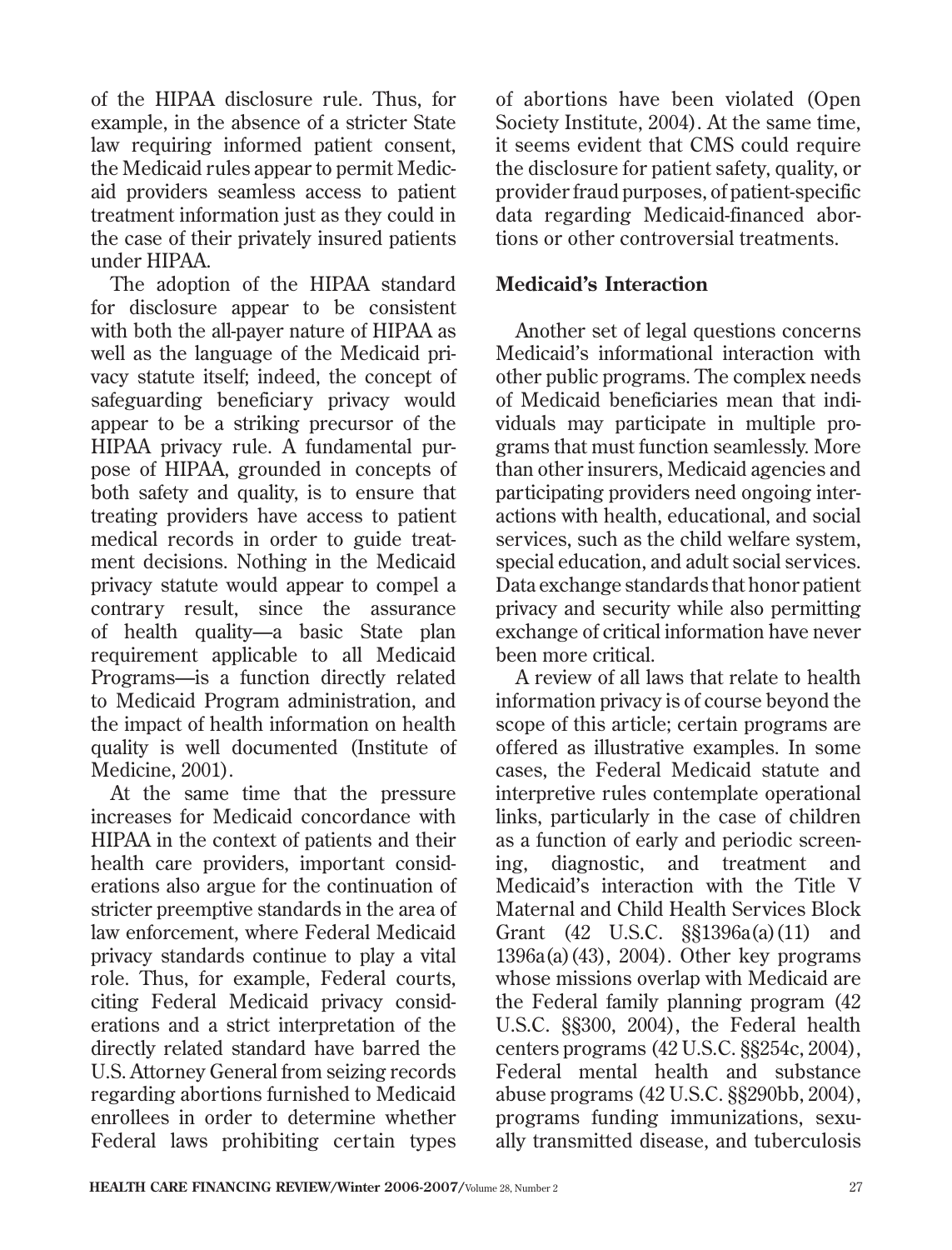detection and treatment (42 U.S.C. §§247b, 2004), the Ryan White CARE Act (42 U.S.C. §§300cc-1, 2004), the Individuals with Disabilities Education Act, and the Supplemental Feeding Program for Women, Infants and Children.

Federal Medicaid law requires the development of cooperative agreements between Medicaid agencies and State health agencies that cover data exchange among other matters (42 U.S.C. §§1396a, 2006), but these provisions have not received attention in recent years. Addressing information exchange in a best interests context represents a pressing legal matter.

Title X illustrates the complex issues that can arise in an effort to address the mutual exchange of patient data related to treatment, payment, and health care operations. Since 1970 Congress has authorized grants to support the provision of confidential family planning services. A key issue related to reproductive health care access and quality thus becomes the conditions under which Medicaid Programs and Title X agencies should be expected to exchange data critical to the management of reproductive health care. Should the Title X confidentiality rule bar Medicaid Programs from securing data needed to measure the quality of care furnished by Title X grantees? Conversely, should Title X grantees be able to have secure, online access to a beneficiary's complete prescribed drug history when the purpose is patient treatment?

Services related to the prevention, treatment, and management of alcohol and substance abuse (Public Health Service Act, 42 U.S.C. §§290dd-3(b), 2004) raise similar issues. Federal substance abuse law prohibits the disclosure of information related to identification, diagnosis, prognosis, or patient treatment without the express consent of the patient. (42 U.S.C. §§290dd3, 2004). Should this bar to disclosure supersede Federal Medicaid best interest standards? Can this bar to disclosure be reconciled with the more modern HIPAA disclosure standard, which permits disclosure for treatment, payment and health care operations without consent?

Beyond data exchange related to treatment, payment, and health care operations lie data exchanges for public health or broad social purposes. Examples are legal disclosures of notifiable conditions, and the provision, or receipt, of information between Medicaid agencies and public education and child welfare systems. This very basic question, regarding whether the current patchwork of Federal information laws should give way to broad and unifying legal standards that govern the exchange of information in a post-HIPAA world in the throes of an information technology revolution, begs for close study, especially in the case of Medicaid.

### **CONCLUSION**

Medicaid law contemplates a program driven by health information, administered in the best interests of beneficiaries, and possessed of a fiduciary duty to ensure quality. Reinterpreting and applying these enduring principles in a health information age represents a major legal step forward in program stewardship. In recent years, CMS has devoted time and attention to developing the basic health information architecture. Now it is time to make this architecture meaningful and functional by developing the standards and guidelines that will spur adoption. The partners in this Medicaid modernization quest include the Federal Government, State agencies, health professionals, health care institutions and providers, and informed patients. Information technology